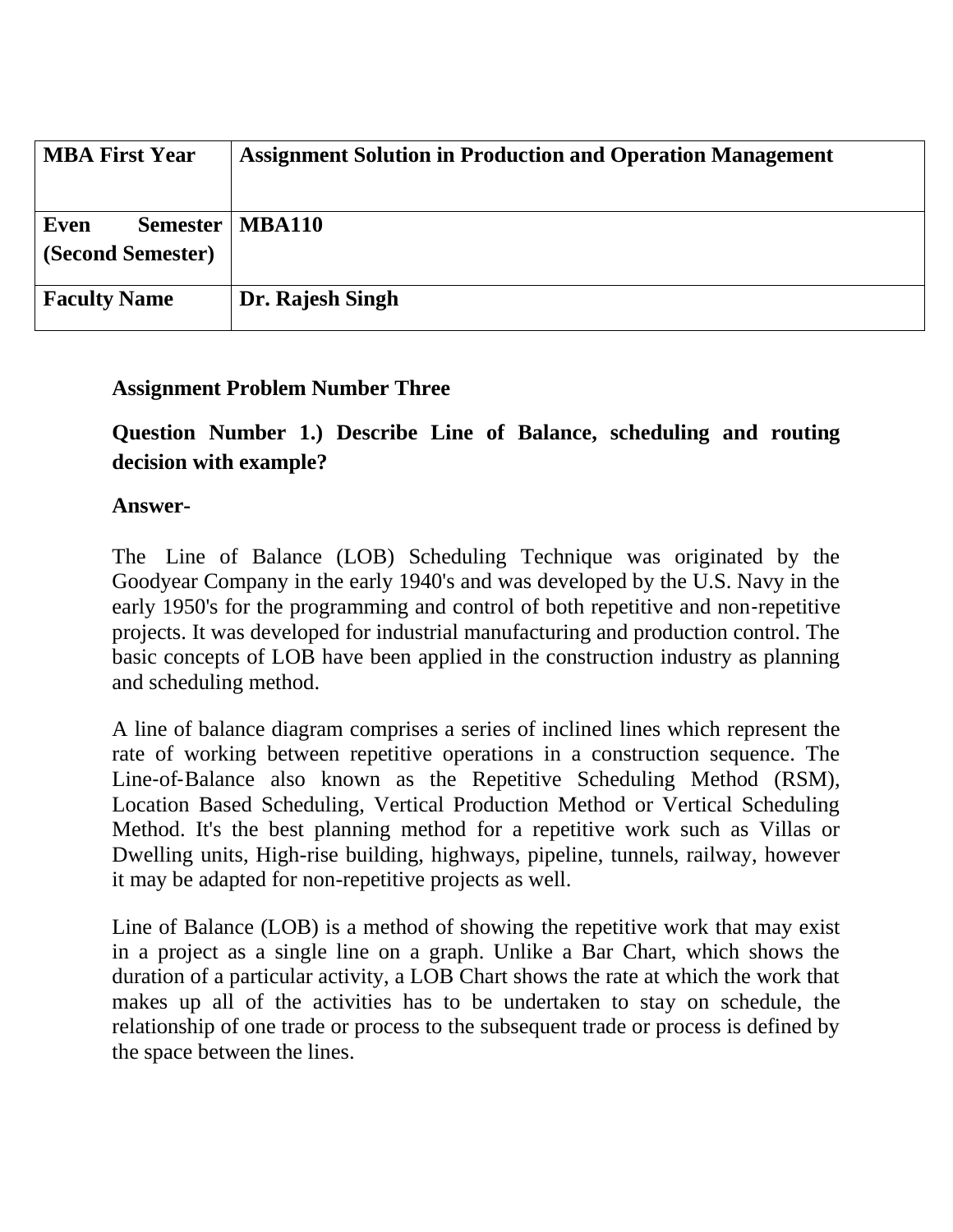Line of Balance (LOB) is a management control process for collecting, measuring and presenting facts relating to time (schedule control), cost and accomplishment – all measured against a specific plan. It shows the process, status, background, timing and phasing of the project activities, thus providing management with measuring tools that help:

- 1.) Comparing actual progress with a formal objective plan.
- 2.) Examining only the deviations from established plans, and gauging their degree of severity with respect to the remainder of the project.
- 3.) Receiving timely information concerning trouble areas and indicating areas where appropriate corrective action is required.
- 4.) Forecasting future performance.

The LOB chart comprises only one feature of the whole philosophy which includes numerous danger signal controls for all the various levels of management concerned.

To do LOB, the following is required:

- (a.) A contract schedule, or objective chart;
- (b.) A production plan or lead-time chart for the production process itself;
- (c.) Control points cumulative inventories; and
- (d.) A program status chart on which to plot LOB and the cumulative quantities of units that have passed through the control points of the assembly/production process.

# **Scheduling**

**Scheduling** is the process of arranging, controlling and optimizing work and workloads in a production process or manufacturing process. Scheduling is used to allocate plant and machinery resources, plan human resources, plan production processes and purchase materials.

It is an important tool for manufacturing and engineering, where it can have a major impact on the productivity of a process. In manufacturing, the purpose of scheduling is to minimize the production time and costs, by telling a production facility when to make, with which staff, and on which equipment. Production scheduling aims to maximize the efficiency of the operation and reduce costs.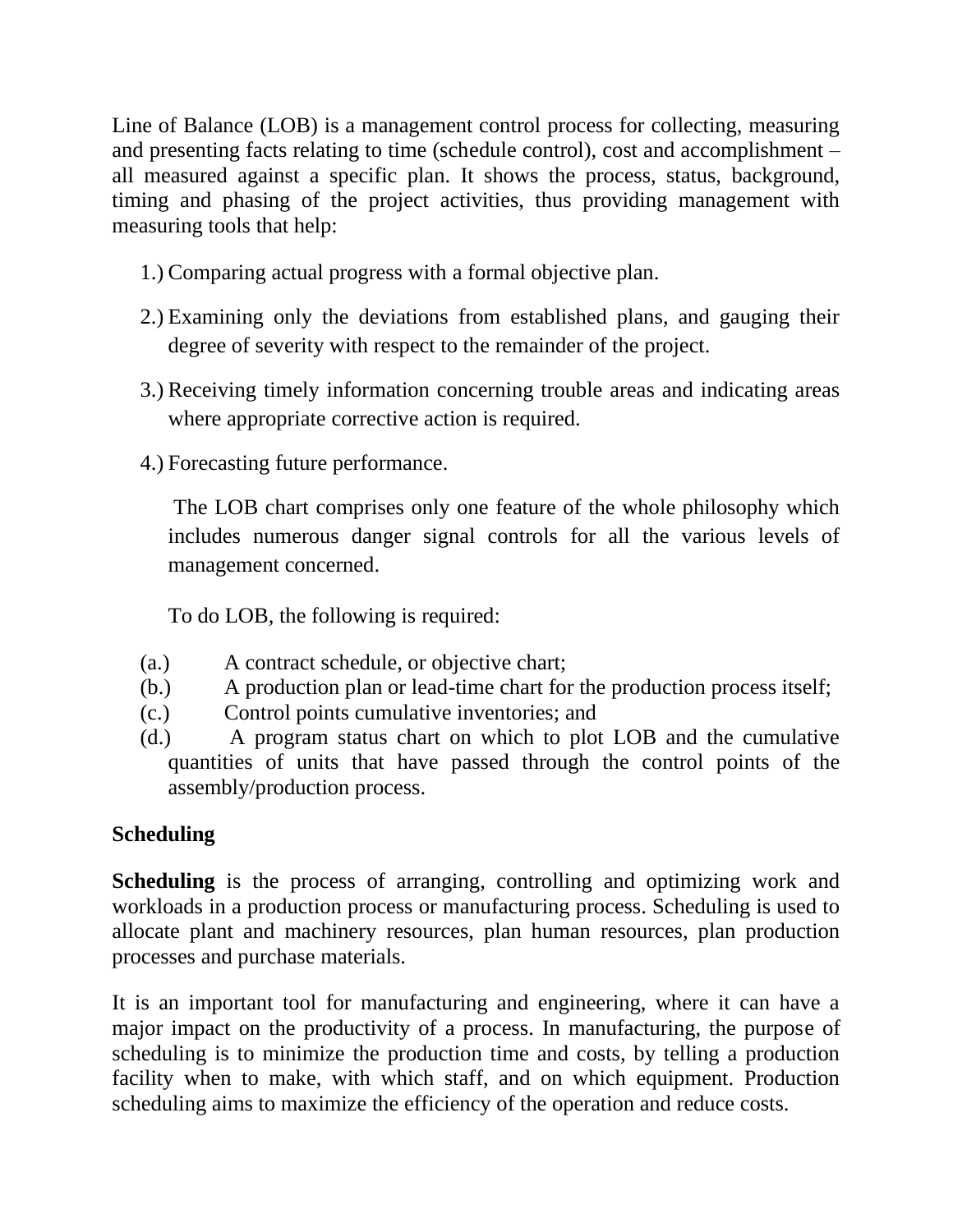- a.) Forward scheduling is planning the tasks from the date resources become available to determine the shipping date or the due date.
- b.) Backward scheduling is planning the tasks from the due date or required-by date to determine the start date and/or any changes in capacity required.

The benefits of production scheduling include:

 $\Box$  Process change-over reduction

 $\Box$  Inventory reduction, leveling

 $\Box$  Reduced scheduling effort

 $\Box$  Increased production efficiency

 $\Box$  Labor load leveling

 $\Box$  Accurate delivery date quotes

 $\Box$  Real time information

Production scheduling tools greatly outperform older manual scheduling methods. These provide the production scheduler with powerful graphical interfaces which can be used to visually optimize real-time work load in various stages of production, and pattern recognition allows the software to automatically create scheduling opportunities which might not be apparent without this view into the data. For example, an airline might wish to minimize the number of airport gates required for its aircraft, in order to reduce costs, and scheduling software can allow the planners to see how this can be done, by analyzing time tables, aircraft usage, or the flow of passengers.

# **Question Number- 2.) Explain Inventory management and factors related to inventory management?**

#### **Answer-**

Inventory management refers to the process of ordering, storing, and using a company's inventory. These include the management of raw materials, components, and finished products, as well as warehousing and processing such items.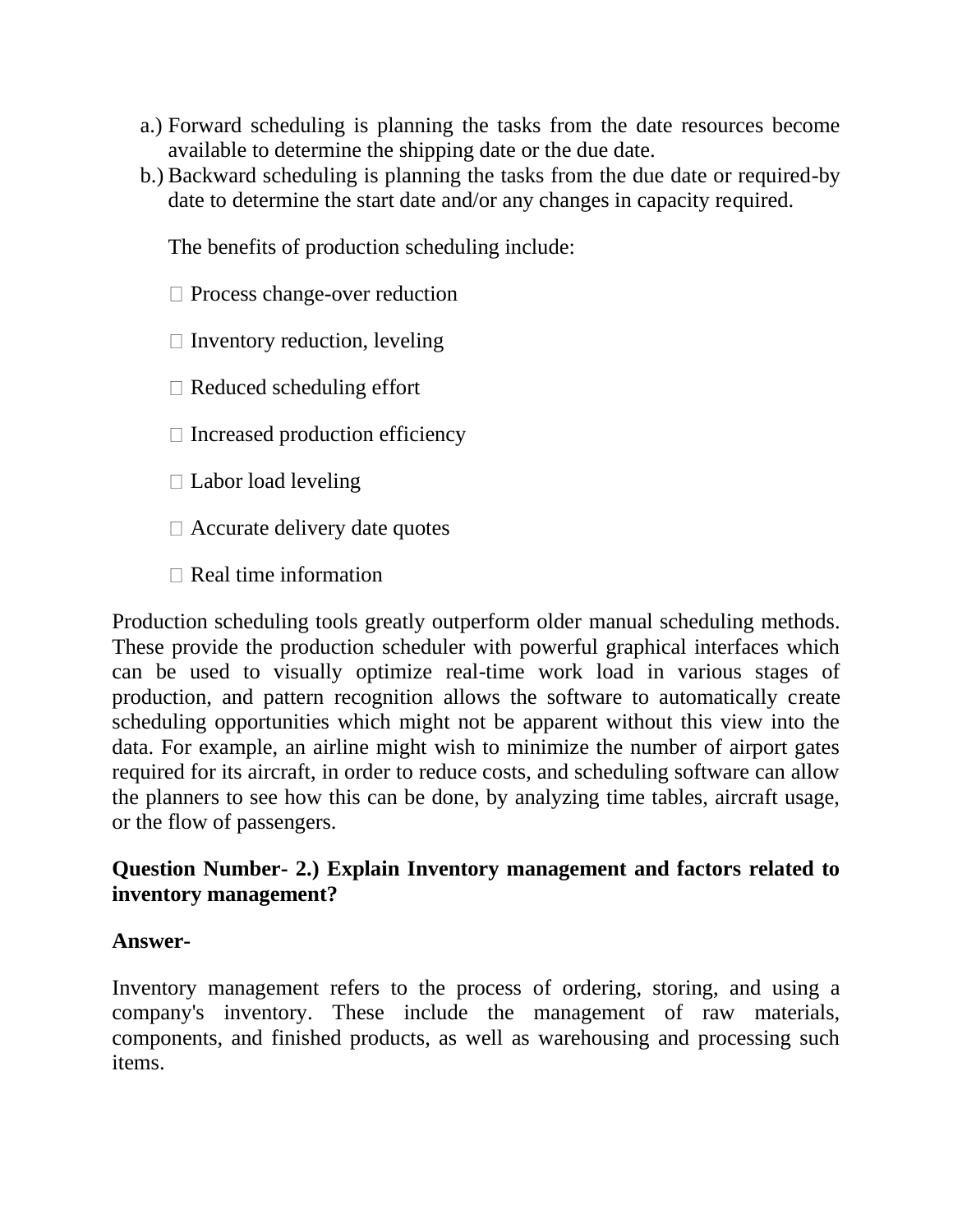For companies with complex supply chains and manufacturing processes, balancing the risks of inventory gluts and shortages is especially difficult. To achieve these balances, firms have developed two major methods for inventory management: just-in-time and materials requirement planning: just-in-time (JIT) and materials requirement planning (MRP).

# **How Inventory Management works**

A company's inventory is one of its most valuable assets. In retail, manufacturing, food service, and other inventory-intensive sectors, a company's inputs and finished products is the core of its business. A shortage of inventory when and where it's required can be extremely detrimental.

At the same time, inventory can be thought of as a liability (if not in an accounting sense). A large inventory carries the risk of spoilage, theft, damage, or shifts in demand. Inventory must be insured, and if it is not sold in time it may have to be disposed of at clearance prices—or simply destroyed.

For these reasons, inventory management is important for businesses of any size. Knowing when to restock certain items, what amounts to purchase or produce, what price to pay—as well as when to sell and at what price—can easily become complex decisions. Small businesses will often keep track of stock manually and determine the reorder points and quantities using Excel formulas. Larger businesses will use specialized enterprise resource planning (ERP) software. The largest corporations use highly customized software as a service (SaaS) applications.

Appropriate inventory management strategies vary depending on the industry. An oil depot is able to store large amounts of inventory for extended periods of time, allowing it to wait for demand to pick up. While storing oil is expensive and risky—a fire in the Storage place, led to millions of rupees in damage and fines there is no risk that the inventory will spoil or go out of style. For businesses dealing in perishable goods or products for which demand is extremely timesensitive—2019 calendars or fast-fashion items, for example—sitting on inventory is not an option, and misjudging the timing or quantities of orders can be costly.

When managing your inventory processes, there are a variety of factors which you need to consider. Both external and internal factors can affect inventory management in different ways, and it is important to be aware of these variables.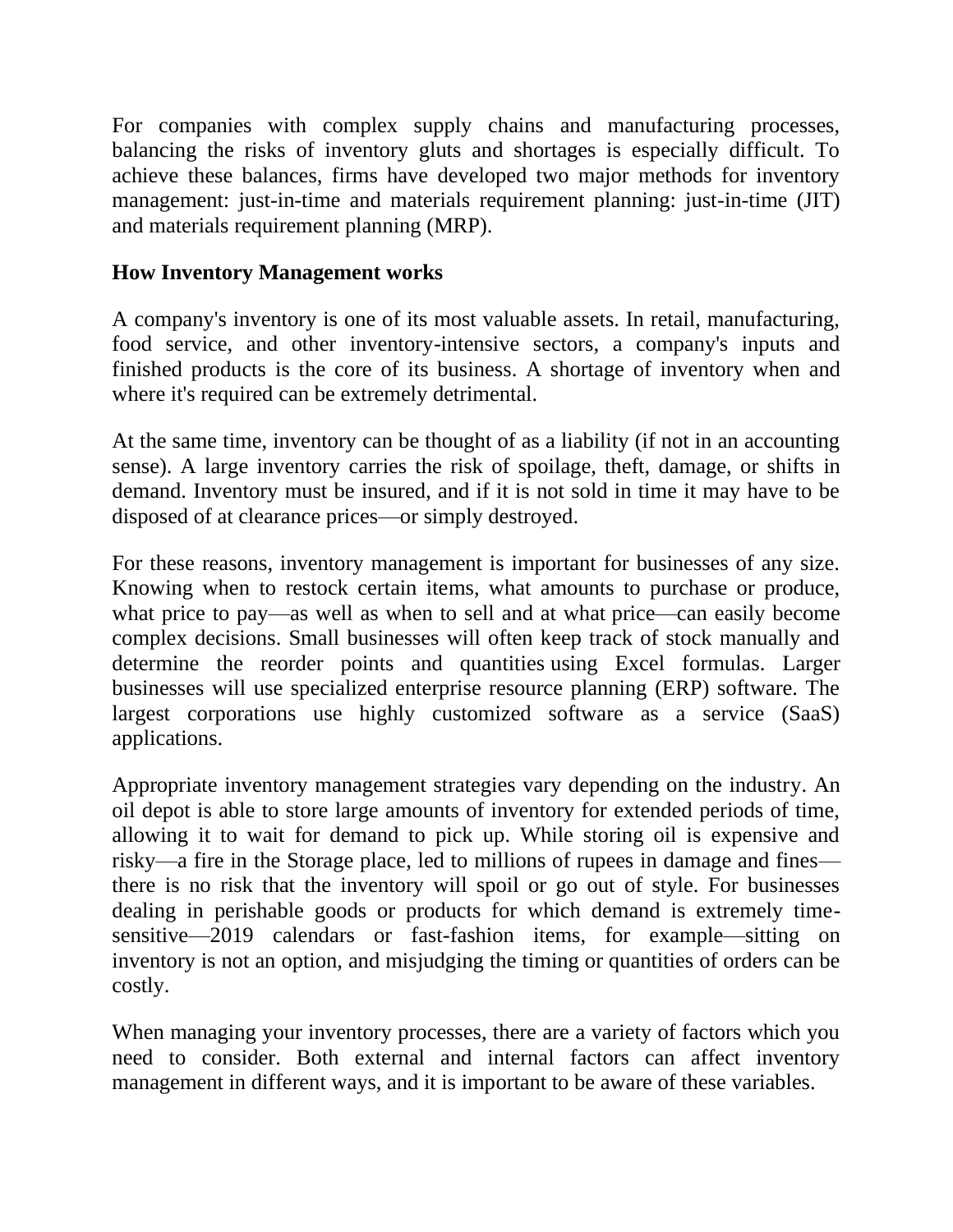The main factors that can affect inventory processes.

1. Financial Factors-- Factors such as the cost of borrowing money to stock enough inventories can greatly influence inventory management. In this case, your finances may fluctuate according to the economy, and it is wise to keep an eye on changing interest rates to help plan you're spending.

The tax costs associated with stocking inventory is another factor that can influence inventory management. This is especially salient when preparing for the end of year tax returns.

Other financial factors include the expenses associated with warehouse operations and transportation costs changes in these factors may require you to alter your inventory management processes accordingly. Fluctuations in the cost of fuel, for example, may require you to rethink your transportation methods to reduce costs. You may choose to purchase your own trucks or use outside contractors for transportation, which again will change the way you manage inventory.

2. Suppliers

Suppliers can have a huge influence on inventory control. Successful businesses require reliable suppliers in order to plan spending and arrange production. An unreliable or unpredictable supplier can have huge knock-on effects for inventory control. It can be a good idea to ensure you have a reliable back up supplier to prevent product shortages or delays in the manufacturing process.

3. Lead Time

Lead time is the time it takes from the moment an item is ordered to the moment it arrives. Lead time will vary widely depending on the product type and the various manufacturing processes involved, and therefore changes in these factors can require changes to inventory management.

Outsourcing manufacturing processes to other countries due to lower production costs may result in longer waiting times. Producing the same goods locally may cost more but take less time, and therefore you may need to adjust your stock levels accordingly.

4. Product Type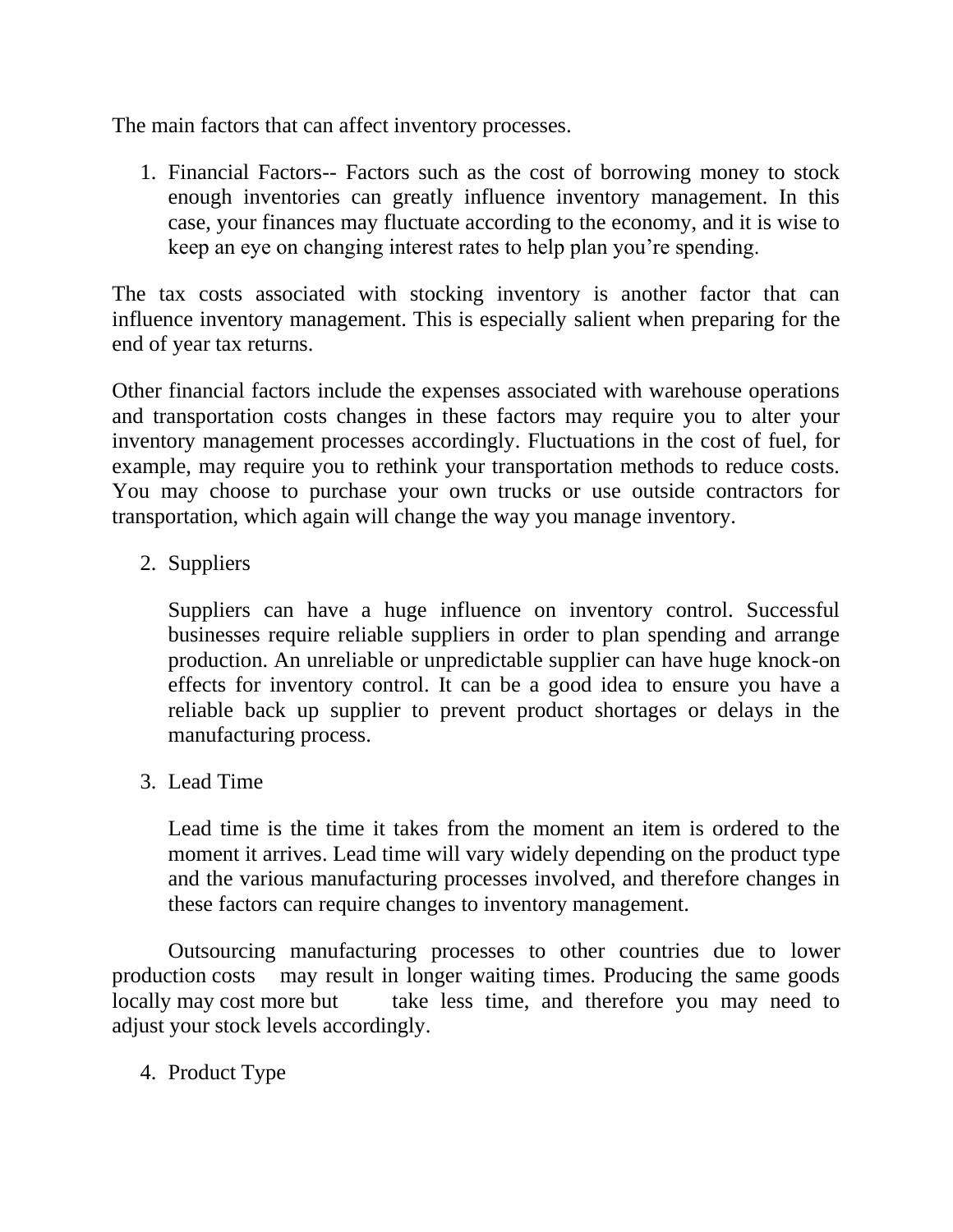Inventory management must take into consideration the different types of products in stock. For example, some products may be perishable and therefore have a shorter shelf life than others. In this case inventory must be managed to ensure that these items are rotated in line with expiration dates.

5. Management

Ultimately, responsibility for managing your business' inventory sits with you and any co-owners. While you may have multiple employees acting as managers to oversee inventory processes, they typically will not have the same stake in the business as you do.

6. External Factors

There are multiple external factors that may affect inventory control. For example, economic downturns may occur and this is something that you will generally have very little control over. Assessing the economy is a must in order to guard against stock outs or a buildup of excess inventory.

Other factors may include the real estate markets or the extent of local competition. These factors are also largely out of your control, so it is a good idea to assess the external climate regularly in order to stay prepared.

#### **Inventory Control Vs Inventory Management**

Inventory control and inventory management are often used interchangeably. Though they have similar scopes, there are some important distinctions to make. Inventory control is a method of regulating the inventory you have on hand in your warehouse. On the other hand, inventory management is the activity of forecasting and replenishing inventory, focused on when to order stock, in what quantities and from which supplier.

Inventory control regulates the inventory that is already in your warehouse. This involves knowing what is in stock inside and out  $-$  how much is available, where is it located in the warehouse and in what condition it's in. It is also about ensuring your warehouse is set up in a way that allows warehouse staff to quickly pick and pack to speed up customer order fulfillment.

# **Question Number 3.) Describe inventory control techniques in details, like ABC, VED, EOQ? Answer-**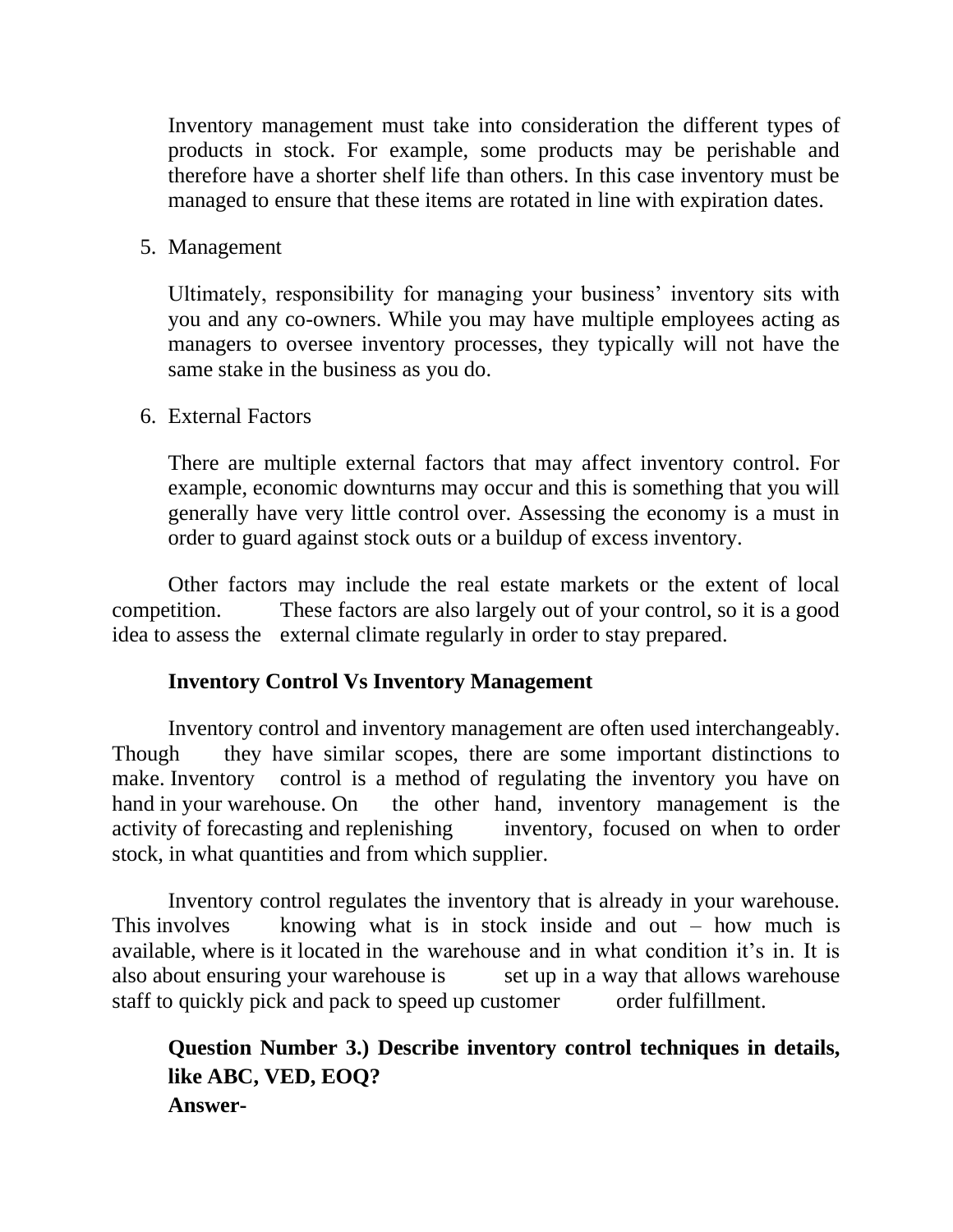Inventory control regulates the inventory that is already in your warehouse. This involves knowing what is in stock inside and out – how much is available, where is it located in the warehouse and in what condition it's in. It is also about ensuring your warehouse is set up in a way that allows warehouse staff to quickly pick and pack to speed up customer order fulfillment.

In controlling the inventory you have on hand, you'll also be aiming to keep inventory costs down. This can involve identifying the least popular items and reducing the stock, accurately forecasting changes in demand to avoid overstocking. For food and beverage manufacturers, this involves minimizing waste by using inventory before they expire.

#### ABC Inventory Control

ABC analysis is an approach for classifying inventory items based on the items' consumption values. Consumption value is the total value of an item consumed over a specified time period, for example a year. The approach is based on the Pareto principle to help manage what matters and is applied in this context:

- $\triangleright$  A items are goods where annual consumption value is the highest. Applying the Pareto principle (also referred to as the 80/20 rule where 80 percent of the output is determined by 20 percent of the input), they comprise a relatively small number of items but have a relatively high consumption value. So it's logical that analysis and control of this class is relatively intense, since there is the greatest potential to reduce costs or losses.
- $\triangleright$  B items are interclass items. Their consumption values are lower than A items but higher than C items. A key point of having this interclass group is to watch items close to A item and C item classes that would alter their stock management policies if they drift closer to class A or class C. Stock management is itself a cost. So there needs to be a balance between controls to protect the asset class and the value at risk of loss, or the cost of analysis and the potential value returned by reducing class costs. So, the scope of this class and the inventory management policies are determined by the estimated cost-benefit of class cost reduction, and loss control systems and processes.
- $\triangleright$  C items have the lowest consumption value. This class has a relatively high proportion of the total number of lines but with relatively low consumption values. Logically, it's not usually cost-effective to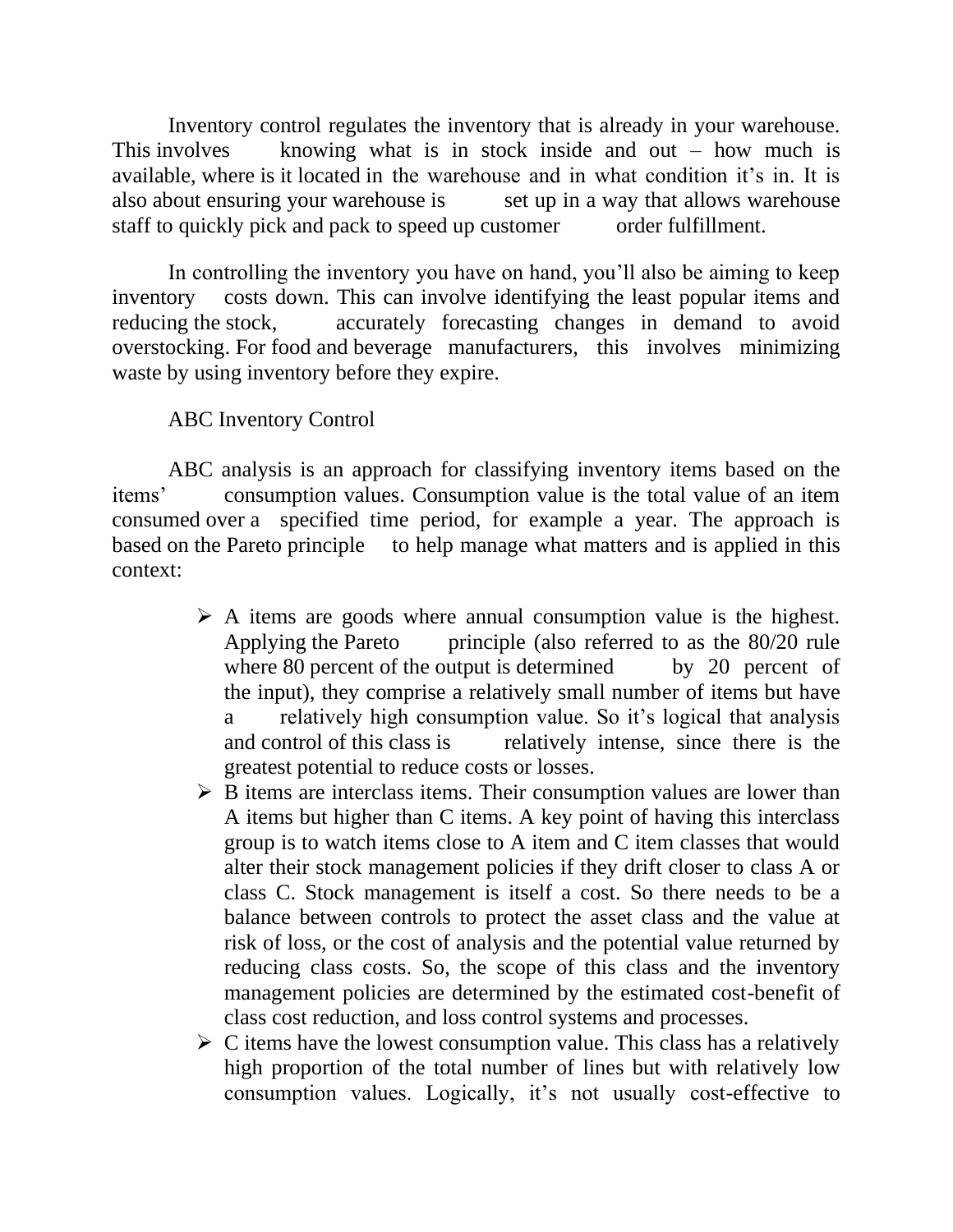deploy tight inventory controls, as the value at risk of significant loss is relatively low and the cost of analysis would typically yield relatively low returns.

Since businesses are not all the same, the thresholds that define the upper and lower limits of each class are not definable. Nor will they necessarily be fixed over time or across all locations. A business may have different risk appetites between different locations. For example, a location in a high-crime area may have a higher proportion of A items or, where a facility is less secure, more items may be classed as A. The management accountant should carry out risk and stock management cost-benefit analyses by location to deliver the optimal overall cost-benefit balance and to set the ABC ranges.

#### **What benefits does the approach provide?**

 $\Box$  Better control over high-value inventory improves availability, and reduces losses and costs.

 $\Box$  More efficient use of stock management resources. For example, during stock count more resources are dedicated to A class than B or C class holdings, or fewer counts are made of B or C class holdings – which saves time and money.

 $\Box$  Relatively low value of B or C class holdings can allow a business to hold bigger buffer stocks to reduce stock outs.

 $\Box$  Fewer stock outs resulting in improved production efficiency.

 $\Box$  Fewer stock outs and improved production efficiency resulting in more reliable cycle time and, therefore, improved customer satisfaction.

#### **VED Inventory Control**

VED stands for vital, essential and desirable. This analysis relates to the classification of maintenance spare parts and denotes the essentiality of stocking spares.

The spares are split into three categories in order of importance. From the view-points of functional utility, the effects of non-availability at the time of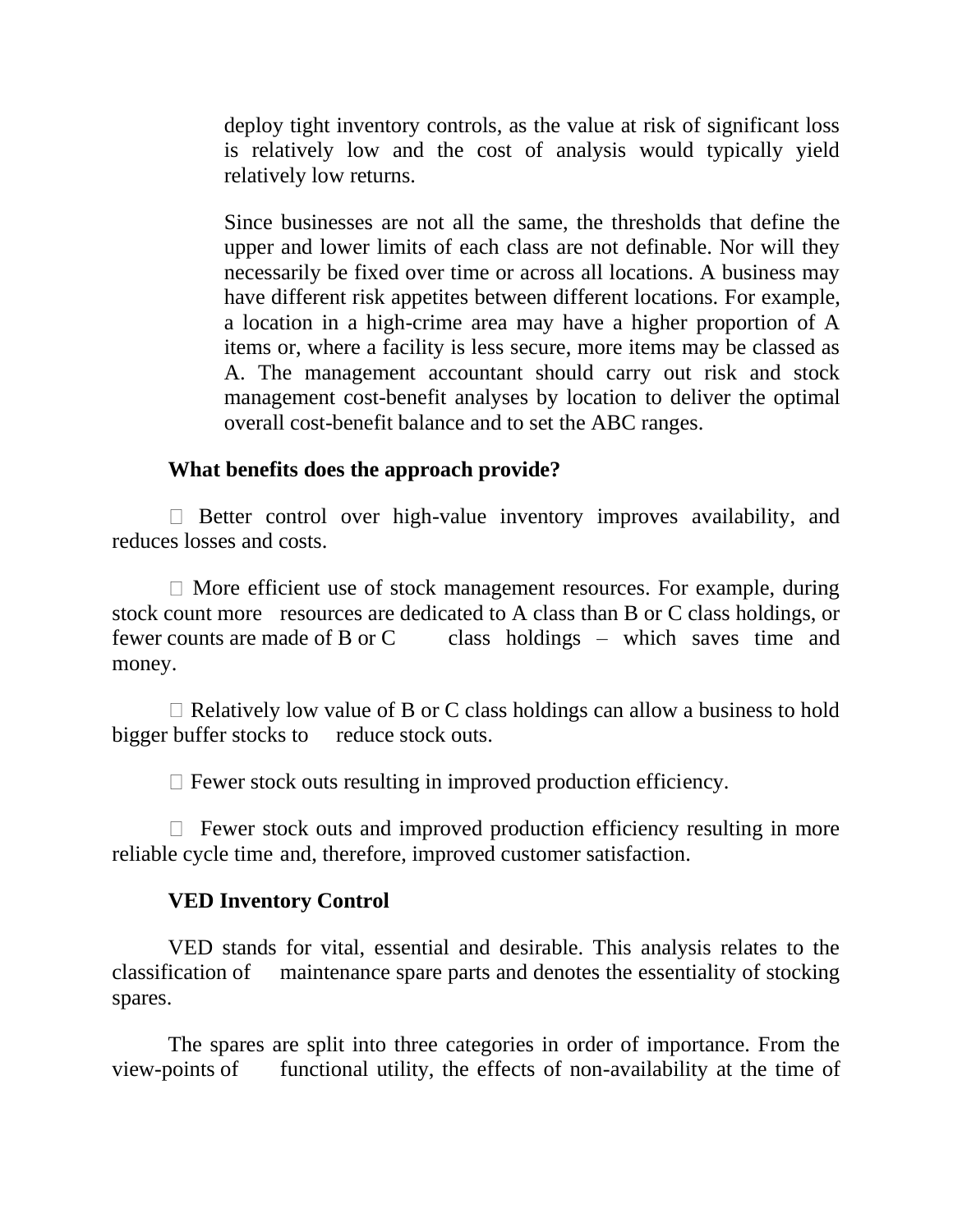requirement or the operation, process, production, plant or equipment and the urgency of replacement in case of breakdown.

Some spares are so important that their non-availability renders the equipment or a number of equipment in a process line completely inoperative, or even causes extreme damage to plant, equipment or human life.

On the other hand some spares are non-functional, serving relatively unimportant purposes and their replacement can be postponed or alternative methods of repair found. All these factors will have direct effects on the stocks of spares to be maintained.

# **V:**

Vital items which render the equipment or the whole line operation in a process totally and immediately inoperative or unsafe; and if these items go out of stock or are not readily available, there is loss of production for the whole period.

#### **E:**

Essential items which reduce the equipment's performance but do not render it inoperative or unsafe; non-availability of these items may result in temporary loss of production or dislocation of production work; replacement can be delayed without affecting the equipment's performance seriously; temporary repairs are sometimes possible.

#### **D:**

Desirable items which are mostly non-functional and do not affect the performance of the equipment.

As the common saying goes "Vital Few — trivial many", the number of vital spares in a plant or a particular equipment will only be a few while most of the spares will fall in 'the desirable and essential' category.

However, the decision regarding the stock of spares to be maintained will depend not only on how critical the spares are from the functional point of view (VED analysis) but also on the annual consumption (user) cost of spares (ABC — analysis) and, therefore, for control of spare parts both VED and ABC analyses.